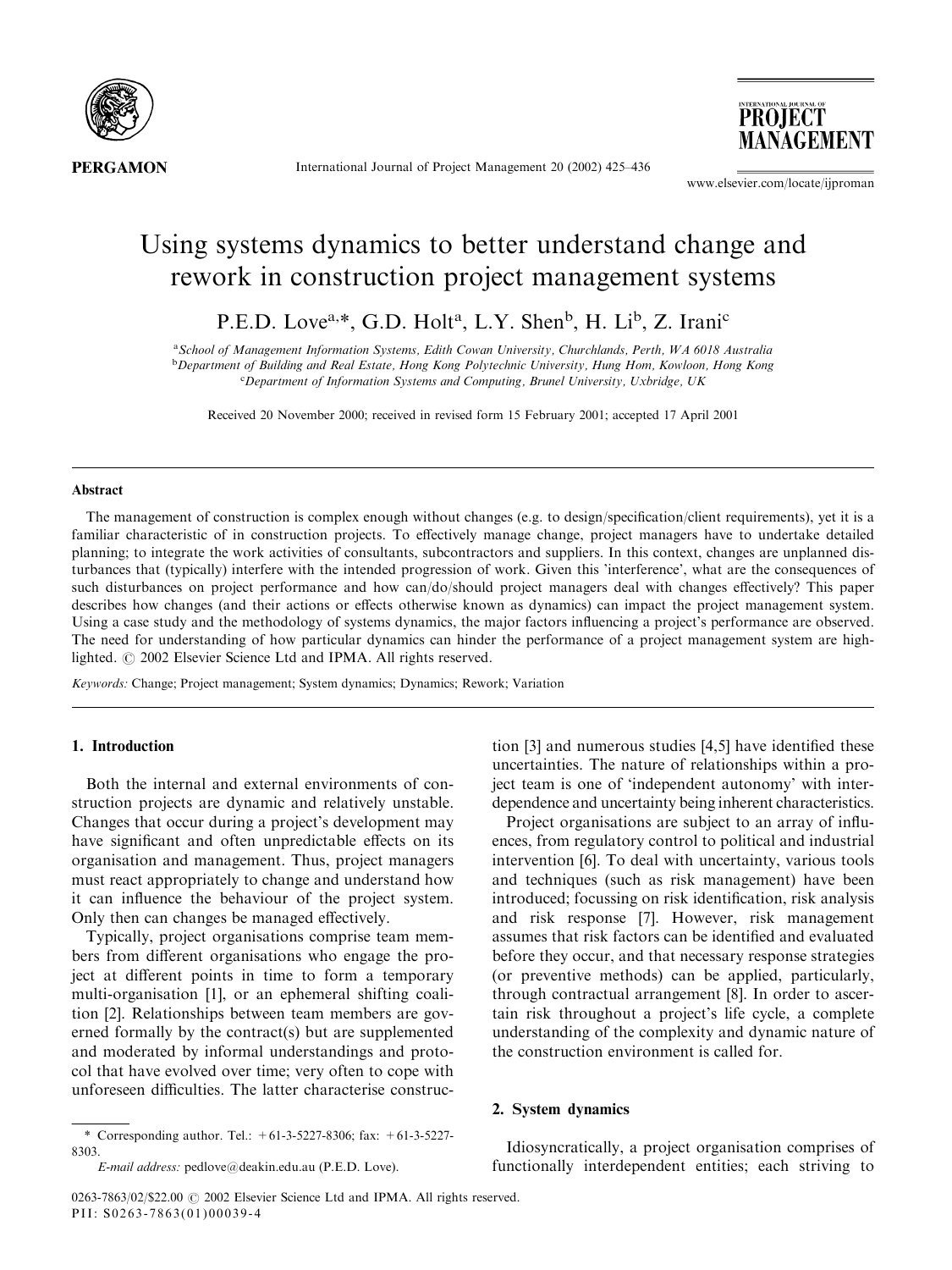achieve a set of identifiable goals [2]. The composition of a project organisation can essentially be viewed as a system; so in the context of systems theory, the focus is upon how sub-systems interrelate to pursue and achieve these goals [9]. With this in mind, project management can be considered a sub-system, with planning, organising, controlling, and co-ordination of project activities, being inherent characteristics.

The inputs to this sub-system are identification and development of a client's objectives (e.g. utility, function, quality, time, cost), project resources (e.g. staff, materials, labour, plant, finance), and the formalisation of relationships between these variables. The ultimate system output is a completed project, which (hopefully) satisfies the client's objectives. Construction's dynamic environment means that the relationships between variables can be vicissitudinous in nature. Consequently, this may become a barrier to the project manager inasmuch as the project organisation's responsiveness to change may be inhibited by its organisational structure [10].

Building on the concept of systems and contingency theory, Stoner et al. [11] used the term dynamic engagement to describe the modern construction project management system. Stoner et al. suggest that managers need to re-think the way in which activities are performed in the face of unprecedented external changes. Dynamic engagement emphasises how managers react to change over time. By being able to understand the implications (of type and rate) of change, managers are better able to adjust to the environment within which they operate. Invariably, a project will experience changes (e.g. design changes and omissions) so resultantly, contingencies and construction buffers often represent a mechanism for anticipating such. When unexpected changes do occur, the planning, organising, motivating, directing, and controlling of construction can become an arduous and problematic task.

Construction project management (CPM) is a unique discipline with its own tools and techniques. Traditional control mechanisms (such as Work Breakdown Structure, Gantt Charts, PERT/CPM networks, Project Crashing Analysis, Trade-off Analysis, etc.) are not entirely adequate for managing complex projects. Many researchers have suggested the use of a system dynamics (SD) methodology in planning project activities [12–14] and determining the causes of rework in construction projects [10,15]. Additionally, a system dynamics methodology can improve decision-making at a strategic level. Rodrigues and Bowers [16] suggested that the management of projects could be categorised as follows:

1. Level  $1$  — consideration given to the interactions of a specific project with the rest of the contractor company. The most important consideration here is whether the project objectives are compatible with overall company objectives.

- 2. Level  $2$  management is primarily concerned with strategic alternatives of an individual project. For example what are the major targets (milestones) and the form of organizational structure?
- 3. Level  $3$  here, specific details of a project's targets, activity schedules, manpower allocation, etc, are considered.

Traditional CPM tools and techniques are adequate for dealing with specifics in level 3, but are unable to fully address issues in levels 1 and 2. This is where SD can be used, to take a holistic view of the project management process. SD can focus on information feedback and offer a method for modeling and analyzing complex project systems [11]. A SD model can also incorporate technical, organizational, human and environmental factors [17], while simulating the behavior of major outputs of a project system over time. This paper describes how changes, actions or effects, otherwise known as dynamics, can impact the CPM system. Using case study examples and the SD methodology, major factors influencing a project's performance are investigated. The paper highlights a need for understanding how particular dynamics can hinder a construction project management system.

### 3. Dynamics of project management in construction

The dynamics that impinge upon a project system are derived from two basic sources: planned activities and uncertainties. Planned activities include the established operation programme, the arrangements of daily duties, planned material and plant operations, etc. These activities are designed to initiate change, that is, the progress of construction works.

In this paper the dynamics of planned activities are called 'attended dynamics', which is synonymous with 'intended dynamics' a description often-used in SD literature. The term 'attended dynamics' is preferred because it assumes that an observed behavior is the direct result of active interventions. Attended dynamics can affect a project's objectives in either a positive or negative way. Positive influences would indicate that through policy intervention, progress had been made towards achieving a project's objectives. Conversely, negative influences would indicate that progress toward project objectives had been hindered. Similarly, 'unattended dynamics' otherwise known as 'unintended dynamics', places emphasis on factors beyond the control of project managers. Like attended dynamics, unattended dynamics can also have positive and negative influences. Uncertainties or unexpected events can significantly affect the operation of a project; such events either improving or hindering project performance. Both attended and unattended dynamics coexist throughout a project's life cycle.